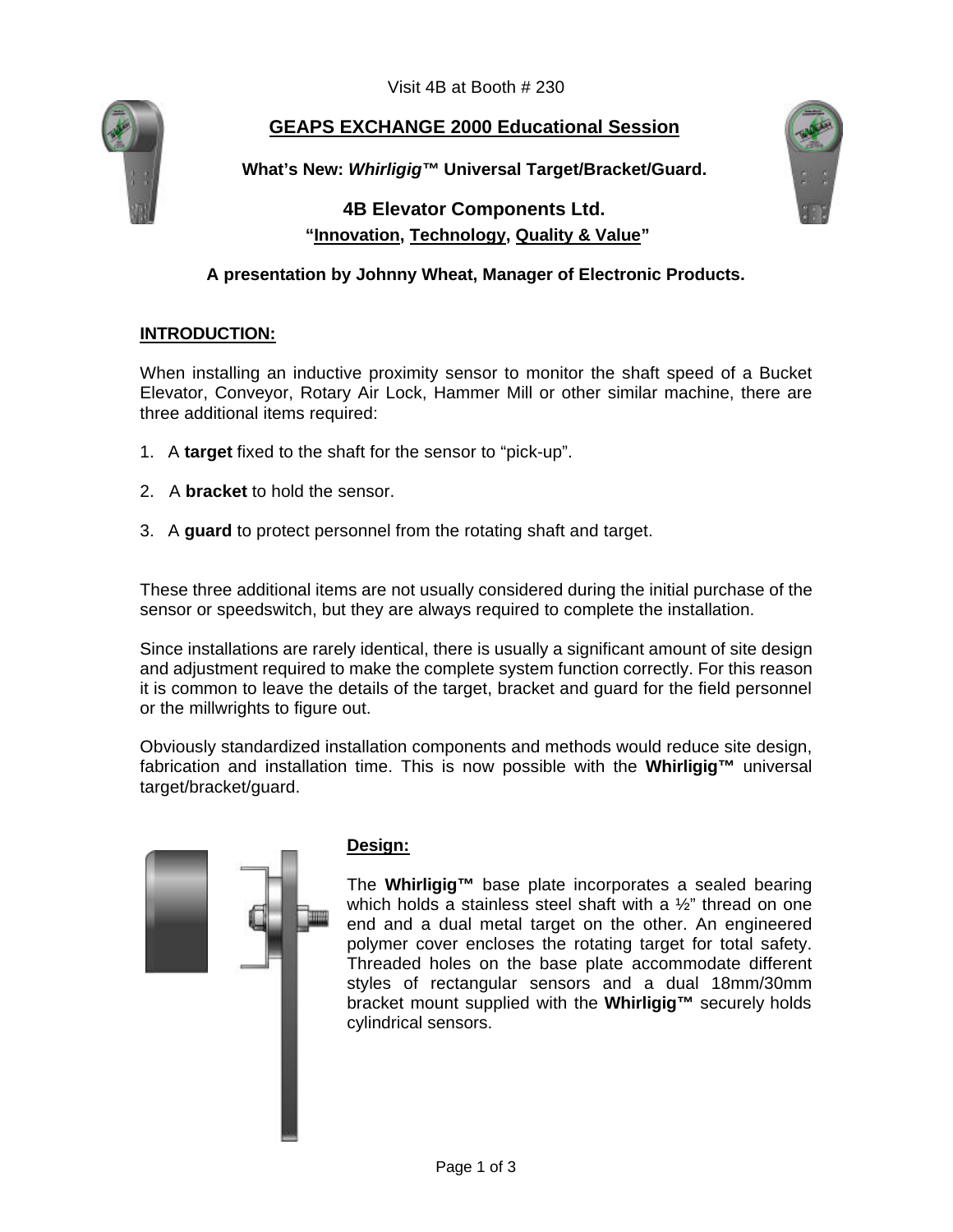

#### **Installation:**

Installation is an extremely quick and simple three-step process. Every **Whirligig™** is installed the same way.

- Step 1: A 1" deep hole is drilled in the center (does not have to be exact) of the machines shaft and threaded for ½" NC.
- Step 2: A 5/8" wrench is used to thread the **Whirligig™** shaft and assembly to the machine shaft.
- Step 3: Rectangular sensors mount to the base plate using the screws provided or cylindrical sensors use the dual 18/30mm bracket mount provided.

The **Whirligig™** is a simple solution for standardizing on the sensor installation, and ensuring safer and more reliable operation.

#### **The Whirligig™ advantage:**

The **Whirligig™** design not only standardizes and simplifies the installation but also leads to a number of operational advantages over normal sensor installation. Since the monitored shaft, the bracket, the target and the sensor are now all one assembly, any normal or abnormal shaft movement has no effect on the performance of the system.

Shaft adjustment:

Many machines require periodic belt tensioning which involves moving the monitored shaft. For traditional installation without a **Whirligig™,** the attachment of the bracket, which holds the sensor to the machine, must be carefully considered to allow the bracket and sensor to move with the shaft, so that the sensing range of the sensor is not exceeded. By design the **Whirligig™** installation requires no such consideration as the whole assembly is attached to the machines shaft, and therefore moves with it.

Machine Vibration: